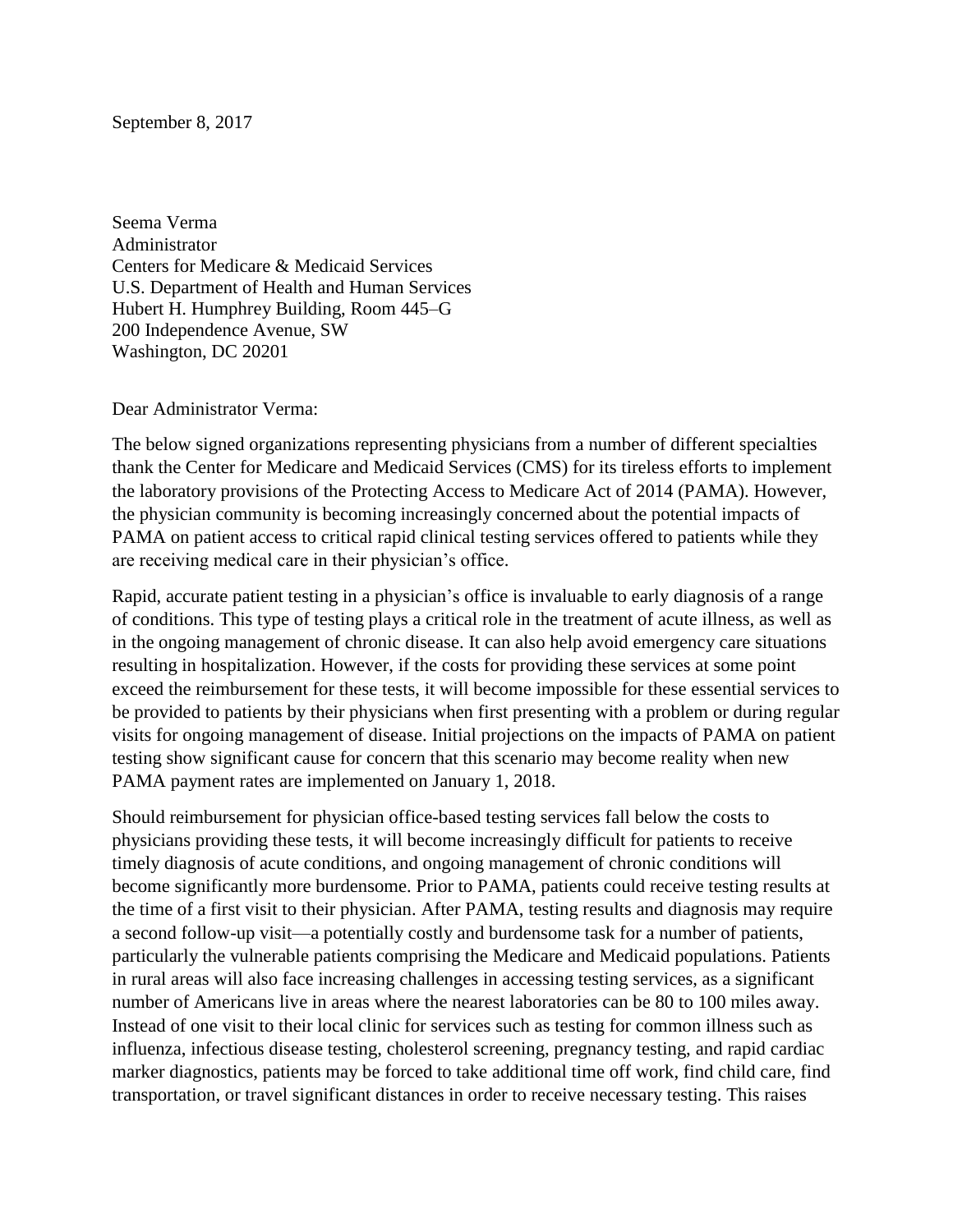Seema Verma September 8, 2017 Page 2

issues not only of increased burden, but increased concerns of whether patients will follow-up to receive these critical services at all.

While working to implement PAMA, we recommend that CMS carefully consider congressional intent, as well as the potential impacts of loss of near patient testing services on patients. In order to help mitigate potential negative impacts on patient care and, we urge CMS to:

- 1.) Provide information related to data collected and publish preliminary CY 2018 CLFS rates as soon as possible to allow the physician community adequate time to review and assess the potential impacts on near patient testing services; and
- 2.) Modify the existing PAMA regulations through issuance of an interim final rule that provides for CMS to conduct targeted market segment surveys (reference laboratories, physician office-base laboratories, independent laboratories, and hospital outreach laboratories) to validate and adjust the final amount calculated based on the data collection to ensure congressional intent—payment rates that accurately reflect private market payments across all market segments—is achieved.

Loss of physician office-based laboratories will undoubtedly affect all patients at some point in time, but the impacts will likely be felt by our sickest, elderly, and other vulnerable populations the most. While we thank CMS for its ongoing efforts to implement PAMA, we urge the Agency to consider the potential increased burdens on patients caused by loss of physician office-based testing services as it continues its work in this area. We look forward to continuing to work with the agency to ensure that patient access to critical clinical testing services at the point of care is maintained.

Sincerely,

American Medical Association American Academy of Family Physicians American Academy of Home Care Medicine American Academy of Physical Medicine and Rehabilitation American Association of Clinical Endocrinologists American College of Allergy, Asthma & Immunology American College of Mohs Surgery American College of Physicians American Osteopathic Association American Society of Cataract and Refractive Surgery American Society of Clinical Oncology American Urological Association Infectious Diseases Society of America Medical Group Management Association

> Medical Association of the State of Alabama Arizona Medical Association